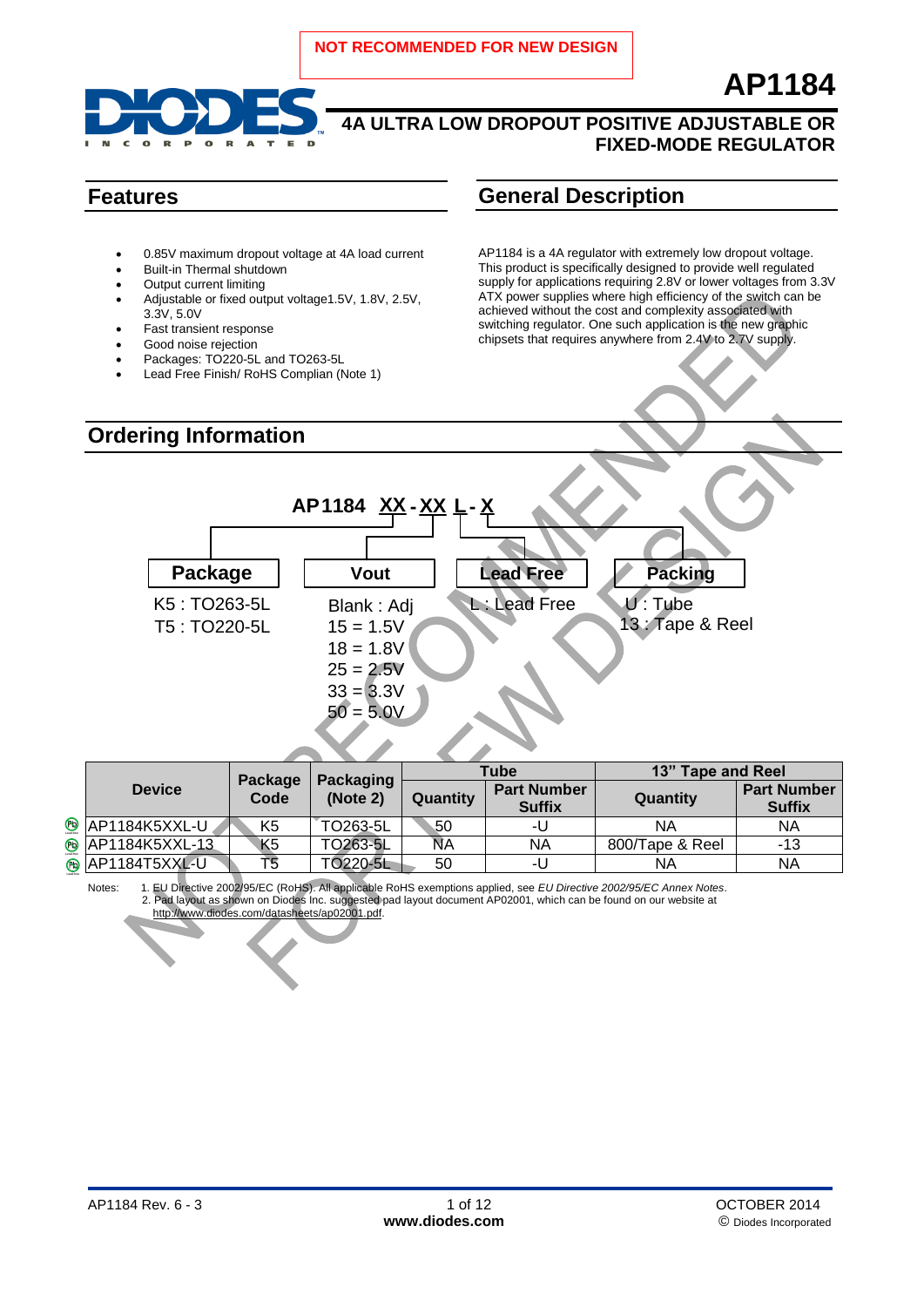

## **4A ULTRA LOW DROPOUT POSITIVE ADJUSTABLE OR FIXED-MODE REGULATOR**

## **Pin Assignments**



## **Pin Descriptions**

### Pin Numbers with standard type are for TO220-5L, TO263-5L packages.

| <b>Name</b> | <b>I/O</b> | <b>Description</b>                                                                            |
|-------------|------------|-----------------------------------------------------------------------------------------------|
| Adj         |            | A resistor divider from this pin to the Vout pin and ground sets the output voltage. (GND)    |
| (GND)       |            | only for fixed mode)                                                                          |
|             |            | This pin is the positive side of the reference that allows remote load sensing to achieve     |
| Vsense      |            | excellent load regulation. A minimum of 10uF capacitor must be connected from this pin        |
|             |            | to ground to insure stability.                                                                |
|             |            | The input of the regulator. Typically a large storage capacitor is connected from this pin    |
| Vin.        |            | to ground to insure that the input voltage does not sag below the minimum dropout             |
|             |            | voltage during the load transient response. This pin must always be higher than Vout in       |
|             |            | order for the device to regulate.                                                             |
|             |            | This pin is the supply pin for the internal control circuit as well as the base drive for the |
| Vctrl       |            | pass transistor. This pin must always be higher than the Vout pin in order to regulate the    |
|             |            | device. A minimum of 100uF capacitor must be connected from this pin to ground to             |
|             |            | insure stability.                                                                             |
| Vout        | $\Omega$   | The output of the regulator. A minimum of 100uF capacitor must be connected from this         |
|             |            | pin to ground to insure stability.                                                            |

## **Block Diagram**

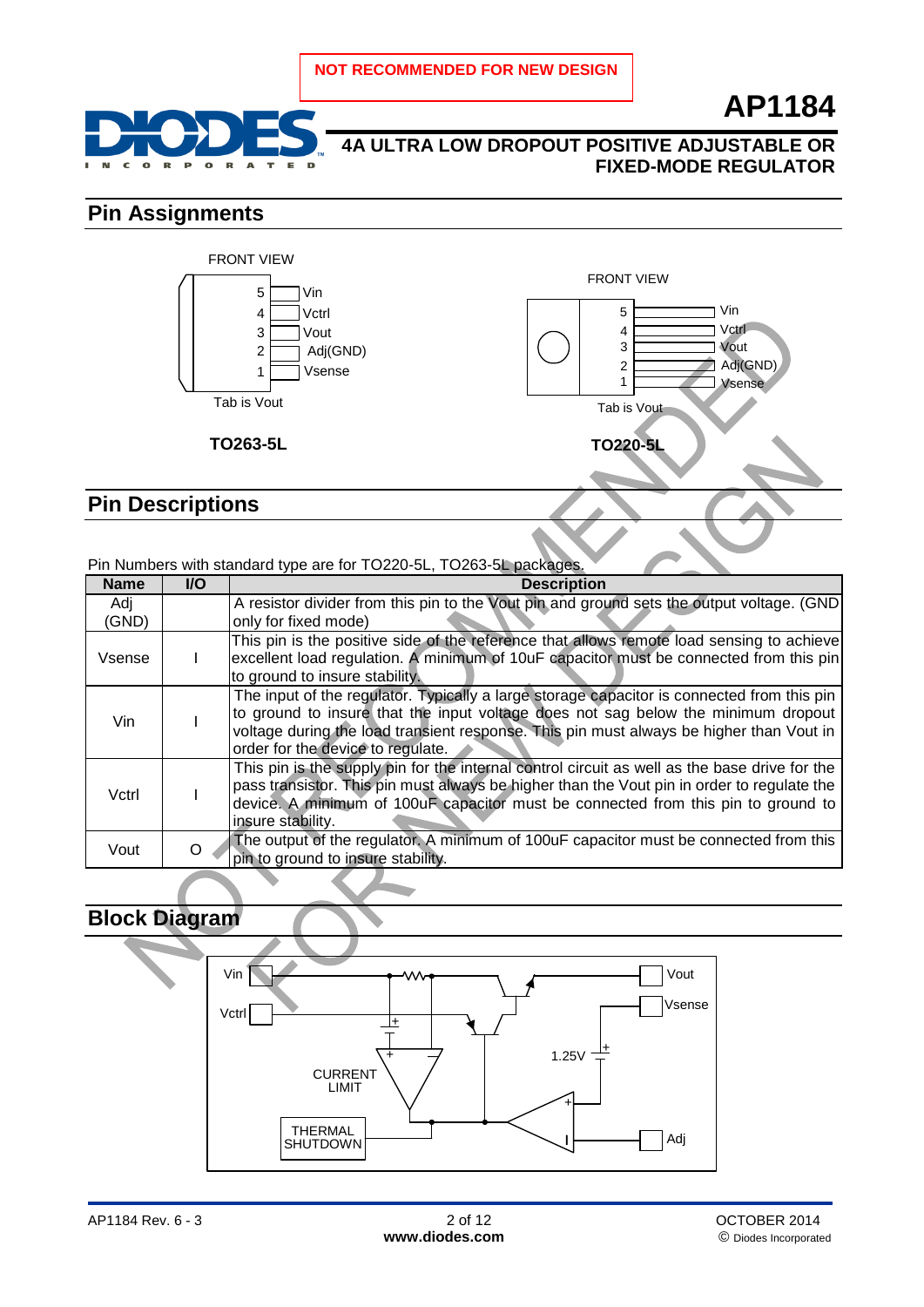

## **4A ULTRA LOW DROPOUT POSITIVE ADJUSTABLE OR FIXED-MODE REGULATOR**

## **Typical Application Circuit**

**(1) Adjustable Regulator**



## **Absolute Maximum Ratings**

| Symbol                        | <b>Parameter</b>                            | Rating             | <b>Unit</b> |
|-------------------------------|---------------------------------------------|--------------------|-------------|
| $V_{\text{IN}}$               | Input Voltage                               | 16                 |             |
| $\mathsf{V}_{\mathsf{ctrl}}$  | Control Input voltage                       | 18                 |             |
| $P_D$                         | Power dissipation                           | Internally limited |             |
| ${\sf T}_{\texttt{ST}}$       | Storage temperature Range                   | $-65$ to $+150$    | $\sim$      |
| $\mathsf{\tau}_{\mathsf{OP}}$ | <b>Operation Junction Temperature Range</b> | 0 to $+125$        | $^{\circ}C$ |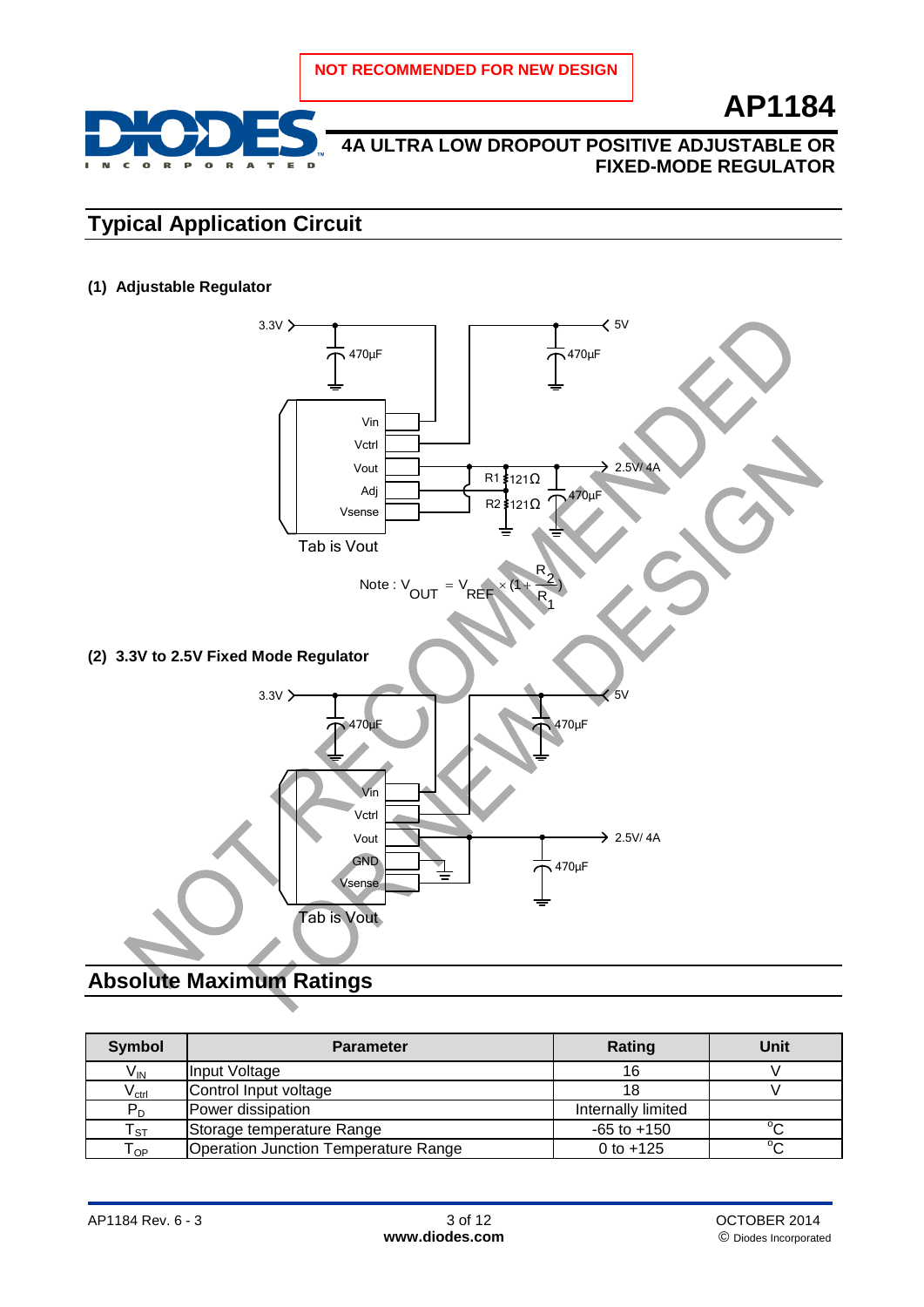

## **4A ULTRA LOW DROPOUT POSITIVE ADJUSTABLE OR FIXED-MODE REGULATOR**

## **Electrical Characteristics (Under Operating Conditions)**

Unless otherwise specified, these specifications apply over, C<sub>in</sub> = 1uF, C<sub>out</sub> = 10uF, and T<sub>i</sub> = 0 to 150°C. Typical value refer to T<sub>A</sub> = 25°C.  $V_{\text{out}} = V_{\text{sense}}$ 

| Sym.                   | <b>Parameter</b>                                               | <b>Test Condition</b>                                                                                               |                                                                                                                                                                                      | Min   | Typ.                 | <b>Max</b>                                                                                                                                                   | <b>Unit</b>        |
|------------------------|----------------------------------------------------------------|---------------------------------------------------------------------------------------------------------------------|--------------------------------------------------------------------------------------------------------------------------------------------------------------------------------------|-------|----------------------|--------------------------------------------------------------------------------------------------------------------------------------------------------------|--------------------|
| <b>V<sub>REF</sub></b> | Reference Voltage                                              | AP1184-Adj                                                                                                          | $I_o = 10mA$ , $T_A = 25^{\circ}C$ , $(V_{in} - V_{out}) = 0.7V$ ,<br>$V_{ctrl} = V_{IN} + 1V$                                                                                       | 1.225 | $1.250 -$            | 1.275                                                                                                                                                        | $\vee$             |
|                        | Line Regulation                                                | AP1184-XXX                                                                                                          | $I_0 = 10mA$ , $V_{OUT} + 0.7V < V_{IN} < 12V$ , $T_A = 25^{\circ}C$<br>$V_{\text{ctrl}} = V_{\text{IN}} + 1V$                                                                       |       |                      | 0.2                                                                                                                                                          | %                  |
|                        | Output Voltage                                                 | AP1184-1.5                                                                                                          | $I_{OUT} = 10mA$ , $T_A = 25^{\circ}C$ , 2.2V $\leq V_{IN} \leq 12V$<br>$V_{\text{ctrl}} = V_{\text{IN}} + 1V$                                                                       | 1.470 | 1.500                | 1.530                                                                                                                                                        | V                  |
|                        |                                                                | AP1184-1.8                                                                                                          | $I_{OUT} = 10mA$ , $T_A = 25^{\circ}C$ , $2.5V \leq V_{IN} \leq 12V$<br>$V_{ctrl} = V_{IN} + 1V$                                                                                     | 1.764 | 1.800                | 1.836                                                                                                                                                        | V                  |
| $V_{\text{out}}$       |                                                                | AP1184-2.5                                                                                                          | $I_{\text{OUT}}$ = 10mA, $T_A$ = 25 <sup>o</sup> C, 3.2V $\leq$ V <sub>IN</sub> $\leq$ 12V<br>$V_{\text{ctrl}} = V_{\text{IN}} + 1V$                                                 | 2.450 | 2.500                | 2.550                                                                                                                                                        | V                  |
|                        |                                                                | AP1184-3.3                                                                                                          | $I_{OUT} = 10mA$ , $T_A = 25^{\circ}C$ , $4.0V \leq V_{IN} \leq 12V$<br>$V_{\text{ctrl}} = V_{\text{IN}} + 1V$                                                                       | 3.235 | 3.300                | 3.365                                                                                                                                                        | $\hat{\mathsf{v}}$ |
|                        |                                                                | AP1184-5.0                                                                                                          | $I_{OUT} = 10mA$ , $T_A = 25^{\circ}C$ , 5.7V $\leq V_{IN} \leq 12V$<br>$V_{ctrl} = V_{IN} + 1V$                                                                                     |       | 4.900 5.000          | 5.100                                                                                                                                                        | $\vee$             |
|                        |                                                                | AP1184-Adj                                                                                                          | 0mA <lo<4a, <math="">T_A = 25^{\circ}C<br/><math>(V_{IN} - V_{OUT}) = 2V, V_{ctrl} = V_{IN} + 1V</math></lo<4a,>                                                                     |       |                      | 1                                                                                                                                                            | $\%$               |
|                        |                                                                | AP1184-1.5                                                                                                          | $V_{IN}$ = 3V, 0mA <lo<4a, <math="">T_A = 25<sup>o</sup>C<br/><math>V_{\text{ctrl}} = 4V</math></lo<4a,>                                                                             |       | 12                   | 15<br>mV<br>mV<br>18<br>25<br>mV<br>33<br>mV<br>m۷<br>50<br>1.15<br>V<br>1.18<br>1.25<br>0.38<br>$\vee$<br>0.60<br>0.85<br>Α<br>10<br>mA<br>%M<br>0.02<br>dB |                    |
|                        | Load                                                           | AP1184-1.8                                                                                                          | $V_{\text{IN}} = 3.3V$ , 0mA <lo<4a, <math="">T_A = 25^{\circ}C<br/><math>V_{\text{ctrl}} = 4.3V</math></lo<4a,>                                                                     |       | 15                   |                                                                                                                                                              |                    |
|                        | Regulation                                                     | AP1184-2.5                                                                                                          | $V_{IN}$ = 4V, 0mA <lo<4a, <math="">T_A = 25<sup>o</sup>C<br/><math>V_{\text{ctrl}} = 5V</math></lo<4a,>                                                                             |       | 20                   |                                                                                                                                                              |                    |
|                        |                                                                | AP1184-3.3                                                                                                          | $V_{IN}$ = 5V, 0mA <lo<4a, <math="">T_A = 25<sup>°</sup>C<br/><math>V_{\text{ctrl}} = 6V</math></lo<4a,>                                                                             |       | 26                   |                                                                                                                                                              |                    |
|                        |                                                                | AP1184-5.0                                                                                                          | $V_{IN}$ = 8V, 0mA <lo<4a, <math="">T_A = 25<sup>°</sup>C<br/><math>V_{\text{ctrl}} = 9V</math></lo<4a,>                                                                             |       | 40                   |                                                                                                                                                              |                    |
|                        | <b>Dropout Voltage</b><br>$(V_{\text{ctrl}} - V_{\text{out}})$ | $V_{in} = 2.05V, Io = 1.5A$<br>$V_{in} = 2.05V, Io = 3A$<br>$V_{in} = 2.05V, I_o = 4A$                              | $V_{\text{adi}} = 0V$ for all conditions below.                                                                                                                                      |       | 1.10                 |                                                                                                                                                              |                    |
|                        | Dropout Voltage<br>$(V_{in} - V_{out})$                        | $V_{\text{ctrl}} = 2.75V, I_0 = 1.5A$<br>$V_{\text{ctrl}} = 2.75V, I_0 = 3A$<br>$V_{\text{ctrl}} = 2.75V, I_0 = 4A$ | $V_{\text{adj}} = 0V$ for all conditions below.                                                                                                                                      |       | 0.26<br>0.50<br>0.70 |                                                                                                                                                              |                    |
|                        | <b>Current Limit</b>                                           |                                                                                                                     | $V_{\text{ctrl}} = 2.75V, V_{\text{in}} = 2.05V, \Delta V_0 = 100mV, V_{\text{adj}} = 0V$                                                                                            | 4.2   |                      |                                                                                                                                                              |                    |
|                        | Minimum Load<br>Current                                        |                                                                                                                     | $V_{\text{ctrl}} = 5V$ , $V_{\text{in}} = 3.3V$ , $V_{\text{adj}} = 0V$                                                                                                              |       | 5                    |                                                                                                                                                              |                    |
|                        | <b>Thermal Regulation</b>                                      | 30mS Pulse                                                                                                          |                                                                                                                                                                                      |       | 0.01                 |                                                                                                                                                              |                    |
|                        | <b>Ripple Rejection</b>                                        | at 120Hz                                                                                                            | Vctrl = $5V$ , Vin = $5V$ , Io = 4A, Vadj = $0V$ , Tj = 25, Vripple = $1V$ pp                                                                                                        | 60    | 70                   |                                                                                                                                                              |                    |
|                        | Control Pin Current                                            |                                                                                                                     | $V$ adj = 0V for all conditions below.<br>$Vert = 2.75V$ , $Vin = 2.05V$ , $lo = 1.5A$<br>Vctrl = $2.75V$ , Vin = $2.05V$ , Io = $3A$<br>Vctrl = $2.75V$ , Vin = $2.05V$ , Io = $4A$ |       | 6<br>30<br>33        | 25<br>60<br>70                                                                                                                                               | mA                 |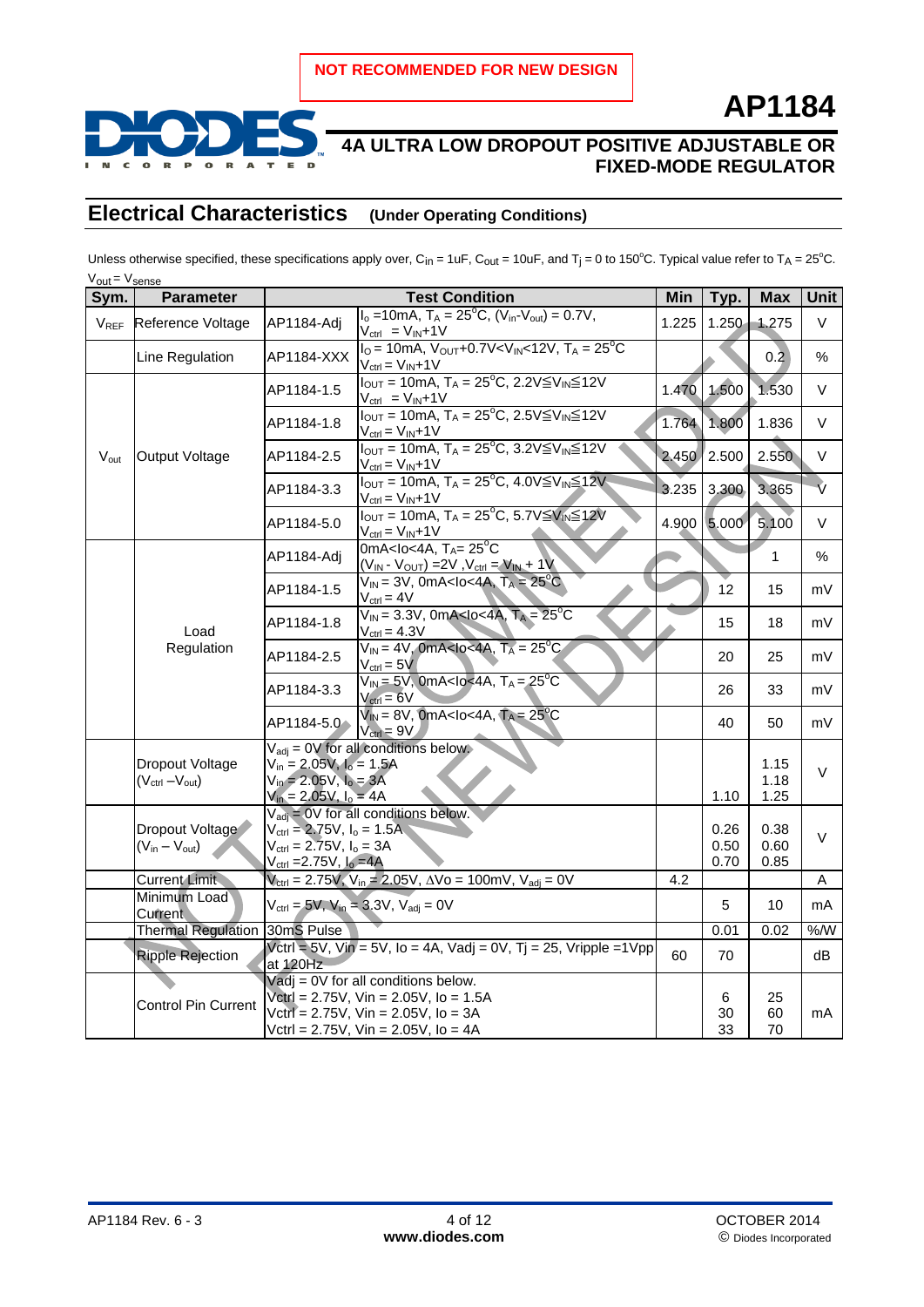

# **4A ULTRA LOW DROPOUT POSITIVE ADJUSTABLE OR**

## **FIXED-MODE REGULATOR**

**AP1184**

### **Electrical Characteristics (Continued)**

Unless otherwise specified, these specifications apply over, C<sub>in</sub> = 1uF, C<sub>out</sub> = 10uF, and T<sub>i</sub> = 0 to 150°C. Typical value refer to T<sub>A</sub> = 25°C.  $V_{\text{out}} = V_{\text{out}}$ 

| Sym.                 | Parameter                                 | <b>Test Condition</b>                                                                                          |  | vp.      | Max | <b>Unit</b>                      |
|----------------------|-------------------------------------------|----------------------------------------------------------------------------------------------------------------|--|----------|-----|----------------------------------|
| l <sub>adj</sub>     | <b>Adjust Pin Current</b>                 | $V_{\text{ctrl}} = 2.75V$ , $V_{\text{in}} = 2.05$ , $V_{\text{adii}} = 0$                                     |  | 50       | 150 | μA                               |
| $\theta_{JA}$        | Thermal Resistance<br>Junction-to-Ambient | TO263-5L: Control Circuitry/Power Transistor (Note 4)<br>TO220-5L: Control Circuitry/Power Transistor (Note 5) |  | 61<br>31 |     | $^{\circ}$ C/W<br>$^{\circ}$ C/W |
| $\theta_{\text{JC}}$ | Thermal Resistance<br>Junction-to-Case    | TO263-5L: Control Circuitry/Power Transistor (Note 4)<br>TO220-5L: Control Circuitry/Power Transistor (Note 5) |  |          |     | $^{\circ}$ C/W<br>$^{\circ}$ C/W |

Notes:  $3.$  AP1184-ADJ incorporates an internal thermal shutdown that protects the device when the junction temperature  $\epsilon$ maximum junction temperature.

4. Test conditions for TO263-5L : Devise mounted on 2oz copper, minimum recommended pad layout , FR-4 PCB.<br>5. Test conditions for TO220-5L : with copper area of approximately 3in<sup>2</sup> , 1oz.

| Package            | Max Pd.    | Remarks                                          |
|--------------------|------------|--------------------------------------------------|
| 'TO263-5L/TO220-5L | $4W - 44W$ | With heat sink or amount of copper board needed. |
|                    |            |                                                  |

## **Functional Descriptions**

#### **Introduction**

The AP1184 regulator is a 5 terminal device designed specifically to provide extremely low dropout voltages comparable to the PNP type without the disadvantage of the extra power dissipation due to the base current associated with PNP regulators. This is done by bringing out the control pin of the regulator that provides the base current to the power NPN and connecting it to a voltage that is greater than the voltage present at the V<sub>in</sub> pin. This flexibility makes the AP1184 ideal for applications where dual inputs are available such as a computer motherboard with an ATX style power supply that provides 5V and 3.3V to the board. One such application is the new graphic chip sets that require anywhere from 2.4V to 2.7V supply. The AP1184 can easily be programmed with the addition of two external resistors to any voltages within the range of 1.25V to 15.5V. Another major requirement of these graphic chips is the need to switch the load current from zero to several amps in tens of nanoseconds at the processor pins, which translates to an approximately 300 to 500ns of current step at the regulator. In addition, the output voltage tolerances are also extremely tight and they include the transient response as part of the specification.

The AP1184 is specifically designed to meet the fast current transient needs as well as providing an accurate initial voltage, reducing the overall system cost with the need for fewer number of output capacitors. Another feature of the device is its true remote sensing capability that allows accurate voltage setting at the load rather than at the device.

#### **Output Voltage Setting**

The AP1184-ADJ can be programmed to any voltages in the range of 1.25V to 15.5V with the addition of R1 and R2 external resistors according to the following formula: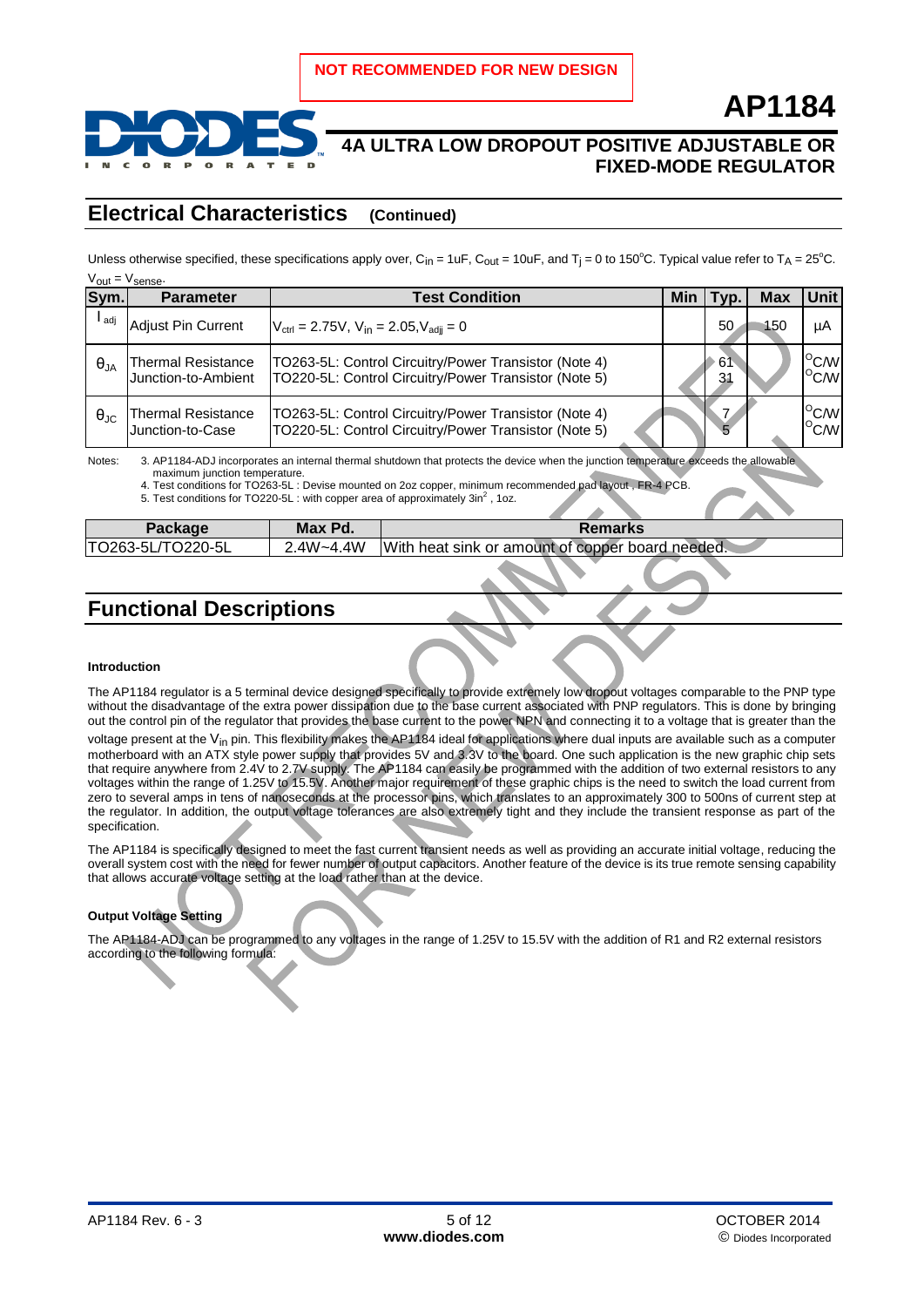

## **4A ULTRA LOW DROPOUT POSITIVE ADJUSTABLE OR FIXED-MODE REGULATOR**

### **Functional Descriptions (Continued)**



The AP1184-ADJ keeps a constant 1.25V between the Vsense pin and the Adj pin. By placing a resistor R1 across these two pins and connecting the Vsense and Vout pin together, a constant current flows through R1, adding to the Iadj current and into the R2 resistor producing a voltage equal to the (1.25/R1)\*R2 + Iadj\*R2. This voltage is then added to the 1.25V to set the output voltage. This is summarized in the above equation. Since the minimum load current requirement of the AP1184-ADJ is 10mA, R1 is typically selected to be a 121Ω resistor so that it automatically satisfies this condition. Notice that since the ladj is typically in the range of 50uA it only adds a small error to the output voltage and should be considered when very precise output voltage setting is required.

#### **Load Regulation**

Since the AP1184 has separate pins for the output (Vout) and the sense (Vsense), it is ideal for providing true remote sensing of the output voltage at the load. This means that the voltage drops due to parasitic resistance such as PCB traces between the regulator and the load are compensated for using remote sensing. Figure following shows a typical application of the AP1184-ADJ with remote sensing.



#### **Stability**

The AP1184-XXX requires the use of an output capacitor as part of the frequency compensation in order to make the regulator stable. Typical designs for the microprocessor applications use standard electrolytic capacitors with typical ESR in the range of 50 to 100m $\Omega$ and an output capacitance of 100uF to 1000uF. Fortunately as the capacitance increases, the ESR decreases resulting in a fixed RC time constant. The AP1184-XXX takes advantage of the phenomena in making the overall regulator loop stable. For most applications a minimum of 100uF aluminum electrolytic capacitor insures both stability and good transient response.

#### **Thermal Design**

The AP1184-XXX incorporates an internal thermal shutdown that protects the device when the junction temperature exceeds the allowable maximum junction temperature. Although this device can operate with junction temperatures in the range of  $150^{\circ}$ C, it is recommended that the selected heat sink be chosen such that during maximum continuous load operation, the junction temperature is kept below this number. The example below shows the steps in selecting the proper surface mount package.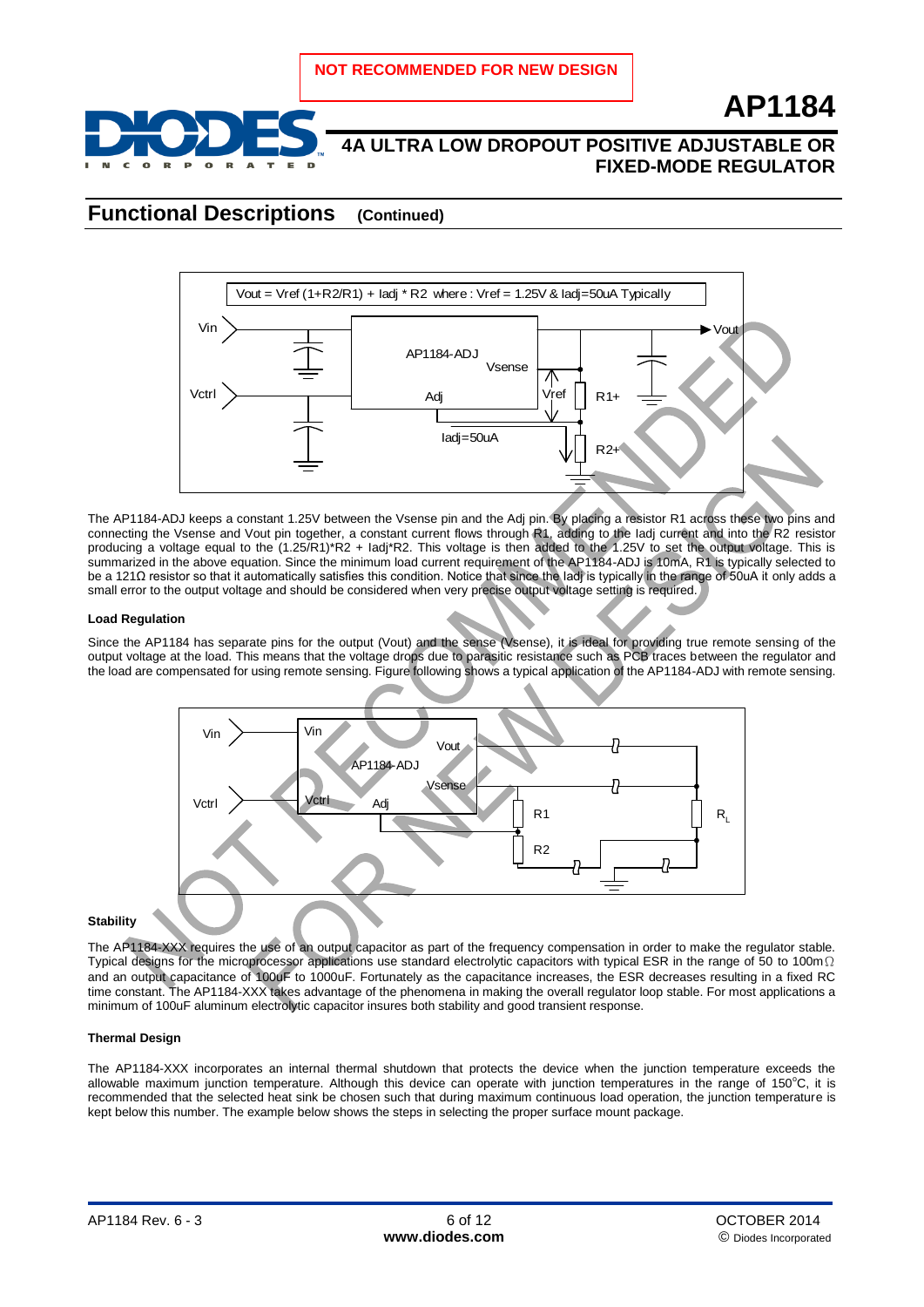## **Functional Descriptions (Continued)**

Assuming, the following conditions:

 $V_{\text{out}} = 2.5V$ 

 $V_{in} = 3.3V$ 

 $V_{\text{ctrl}} = 5V$  $I_{out}$  = 2A DC Avg.

Calculate the maximum power dissipation using the following equation:

 $\mathsf{P}_{\mathsf{d}} = \mathsf{I}_{\mathsf{out}}$  \* (  $\mathsf{V}_{\mathsf{in}}$  -  $\mathsf{V}_{\mathsf{out}})$  + (  $\mathsf{I}_{\mathsf{out}}$  /60) \* (  $\mathsf{V}_{\mathsf{ctrl}}$  -  $\mathsf{V}_{\mathsf{out}}$  )

 $P_d = 2 * (3.3 - 2.5) + (2/60) * (5 - 2.5) = 1.68W$ 

Using table below select the proper package and the amount of copper board needed.

| Package<br>TO263-5L<br>Notes: | <b>Copper Area</b><br>Pad Size-1.4"X1.4"<br>6. Above table is based on the maximum junction temperature of 135°C.<br>As shown in the above table, any of the two packages will do the job. | $\theta_{JA}$ (°C/W)<br>$25 - 45$ | <b>Max Pd (TA = 25°C)</b><br>2.4W-4.4W | Max Pd $(TA = 45^{\circ}C)$<br>2.0 $\sqrt{3.6}W$ |
|-------------------------------|--------------------------------------------------------------------------------------------------------------------------------------------------------------------------------------------|-----------------------------------|----------------------------------------|--------------------------------------------------|
|                               |                                                                                                                                                                                            |                                   |                                        |                                                  |

## **Performance Characteristics**

 $.69$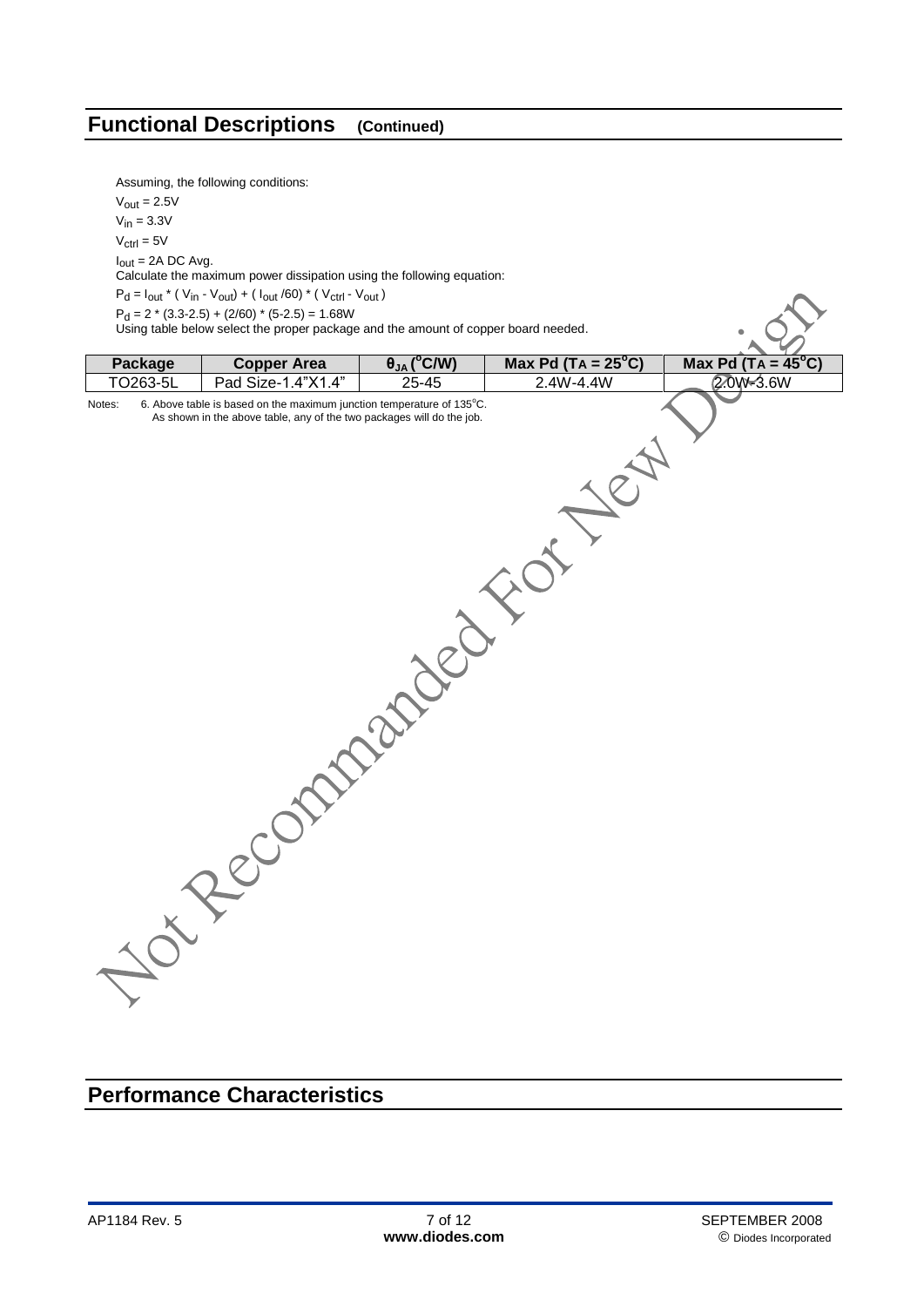

## **4A ULTRA LOW DROPOUT POSITIVE ADJUSTABLE OR FIXED-MODE REGULATOR**



## **Performance Characteristic (Continued)**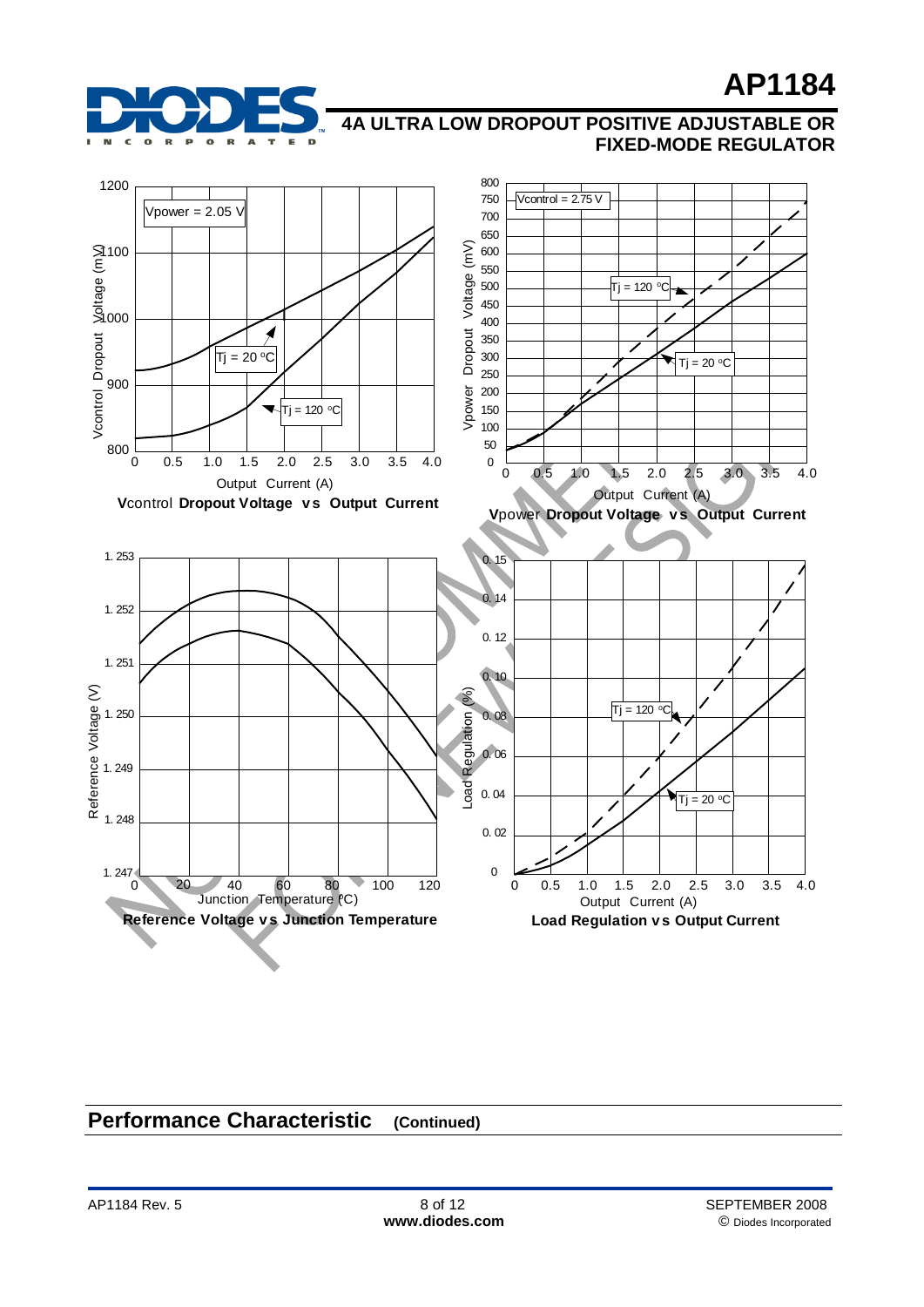





## **Marking Information**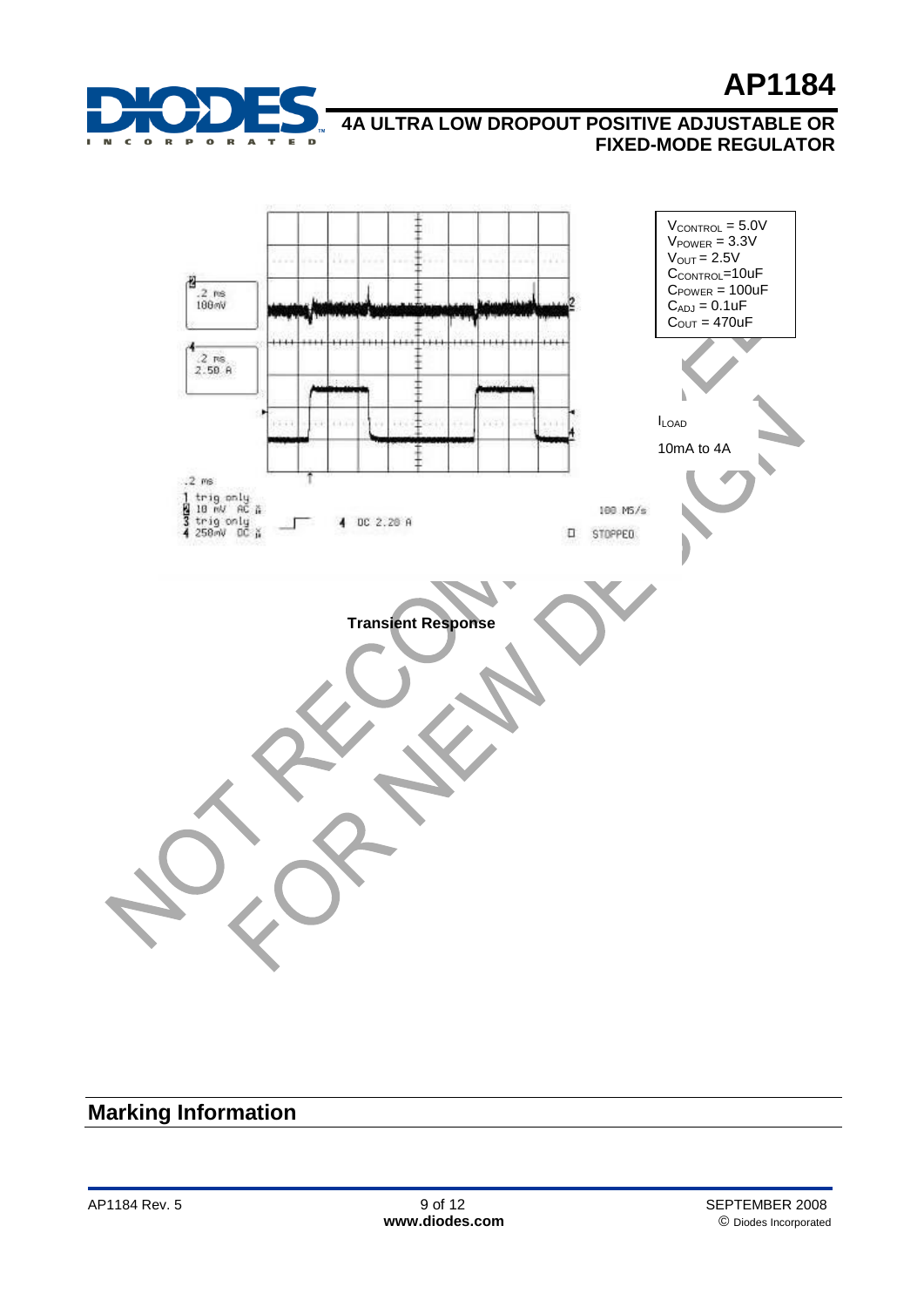

### **(1) TO263-5L**



## **Package Information (All Dimensions in mm)**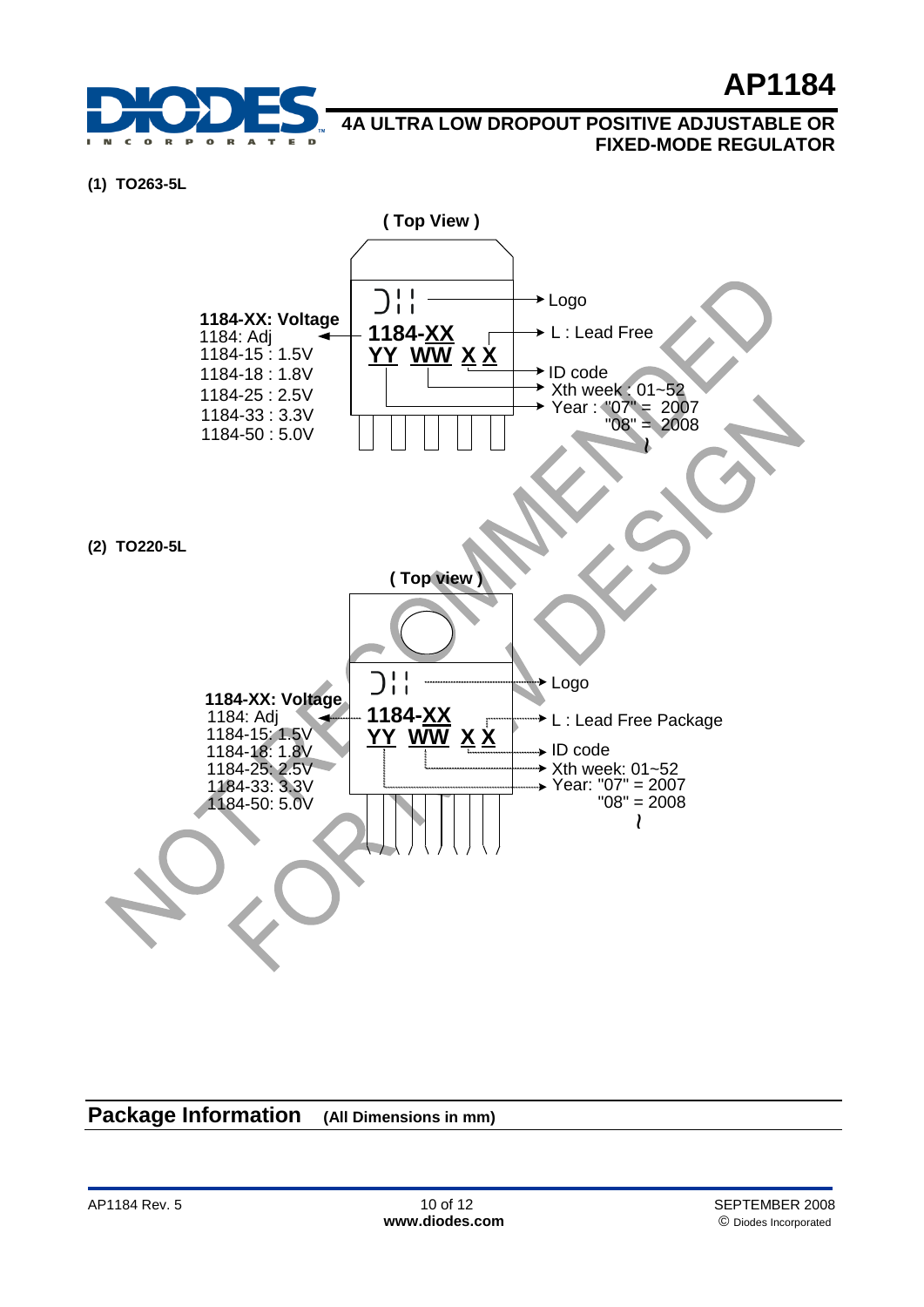

**(1) Package Type: TO263-5L**



**(2) Package Type: TO220-5L**